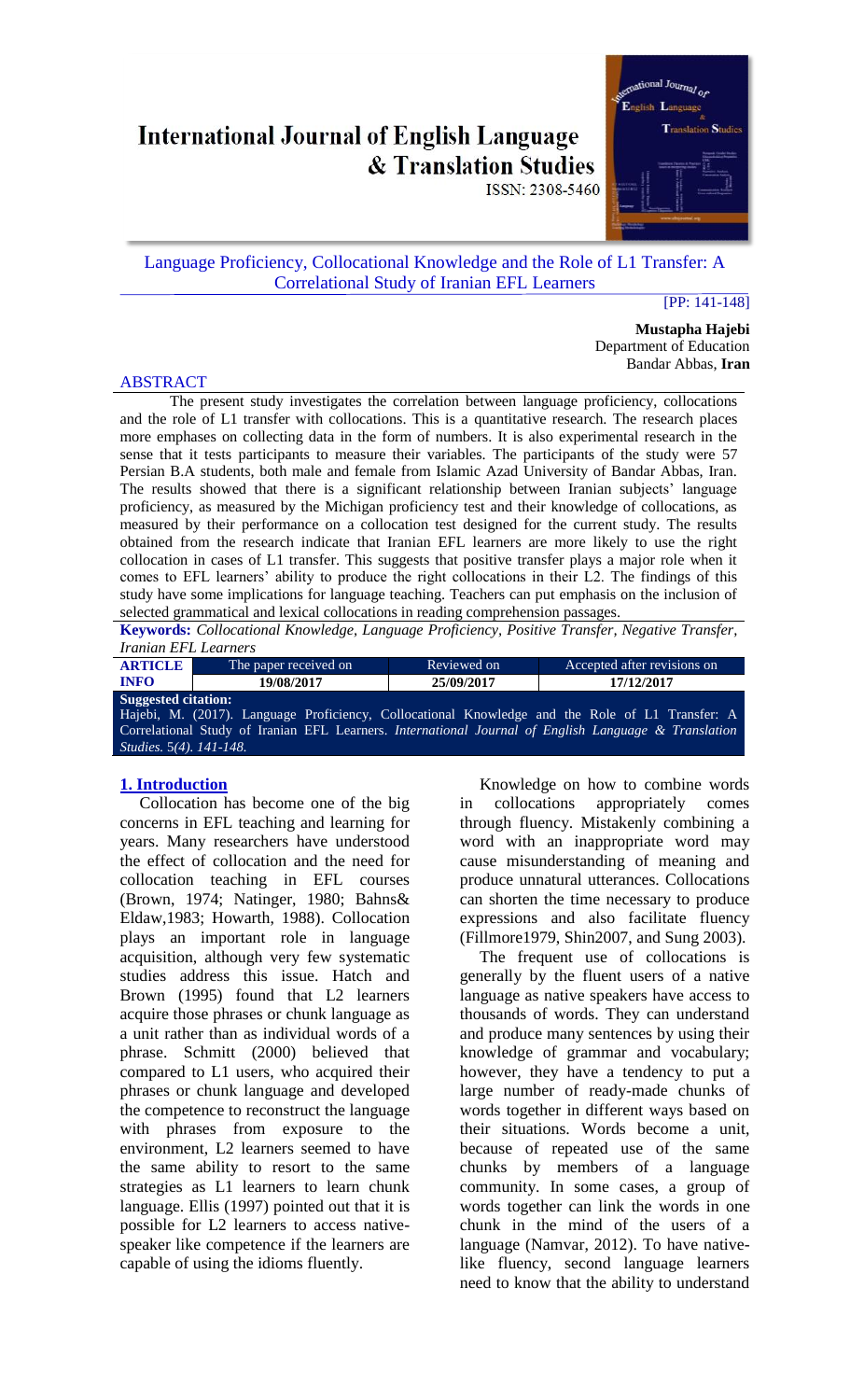and produce collocations as unanalyzed chunks is a significant part of language acquisition (Farrokh, 2013). Firth (1957, p.195) explained language in both linguistic and situational context "You shall know a word by the company it keeps". This means that where we find one of the collocating words we can expect to find the other. MacCarthy (1990) believed that collocation is a marriage contract between words, and this makes it an important organizing principle in the vocabulary of any language.

The goal of learning collocations is to be able to put a word to actual and appropriate use. To use a word appropriately, it is not enough to know just the meaning of a word; we need to pay attention to the immediate context that it is used in. Both lexical and grammatical patterns are important to ensure that this happens. Collocations enable EFL learners to know more about language chunks used by native speakers and improve their skills in speech and writing. The present study investigates the correlation between language proficiency and knowledge of collocations, as well as the role of L1 transfer with collocations.

## **2. Significance of Collocations in EFL Classrooms**

Collocation is a challenging attribute of second language learning and as a vital element of communicative competence. A number of researchers (Cowie, 1981; Benson et. al, 1985; Lewis, 1997) have emphasized the value and significance of collocations for the development of second language word combinations and communicative competence. They all recommended teaching these ready-made chunks of the language to EFL learners to improve their performance. The aim of this section is to present the points of view of various researchers about the importance of studying collocation in different levels of language learning.

Benson et al (1985) believes that collocations are arbitrary and unpredictable. This makes it difficult for non-native speakers to cope with them. EFL learners mostly tend to learn the meaning and use of words individually but they don't pay attention to their collocation properties. Because of the arbitrary nature of collocations, researchers recommended the EFL teachers to motivate learners to learn collocations. In recent years, teachers and researchers have paid more attention to collocations in language development and teaching methods especially for EFL learners. It is easier to memorize a new word in a network of associations; this means that language chunks help learners to store information. In this way, by learning collocations, they will focus on specific lexical limitations. For instance, if the language learners have some information about collocations like "a convenient situation" and "a convenient time" but not "a convenient person", they will automatically discover that the adjective "convenient" is just used with inanimate nouns Nattinger and DeCarrio (1992) refer to collocations as the very center of language acquisition, that improve speech, listening comprehension, reading and writing skills. Nation (2001, p.318) pointed out that some levels of correct use of collocation are important in regard to achieving native fluency, "all fluent and appropriate language requires collocation knowledge". Therefore, the significant role that collocations play in the native-like performance of EFL learners on the one hand and the problems that EFL learners face with collocations of different types on the other hand, highlights the fact that collocation should be taken into consideration from the first stages of learning. In addition, there are a great number of word combinations in English that show countless collocations and the mastery over them can strongly affect EFL learners' fluency and accuracy in writing and speaking.

Smith (2005) states there are some reasons that collocation should be involved in the curriculum. First, collocations are still problematic when non-native speakers try to select the correct combination of words even if they know the individual words. The need for learners to go beyond the intermediate plateau is the second reason. It is more motivating for upper level students. Most of the time, they can cope with using collocation but they try to avoid the more challenging tasks of advanced language learning. The third reason is that possessing knowledge of collocations improves the knowledge of vocabulary and helps fluency and decrease stress in communication. The last reason suggests that collocation errors are more harmful to the communication skills than the grammatical errors; because they result in producing unusual phrases or odd expressions.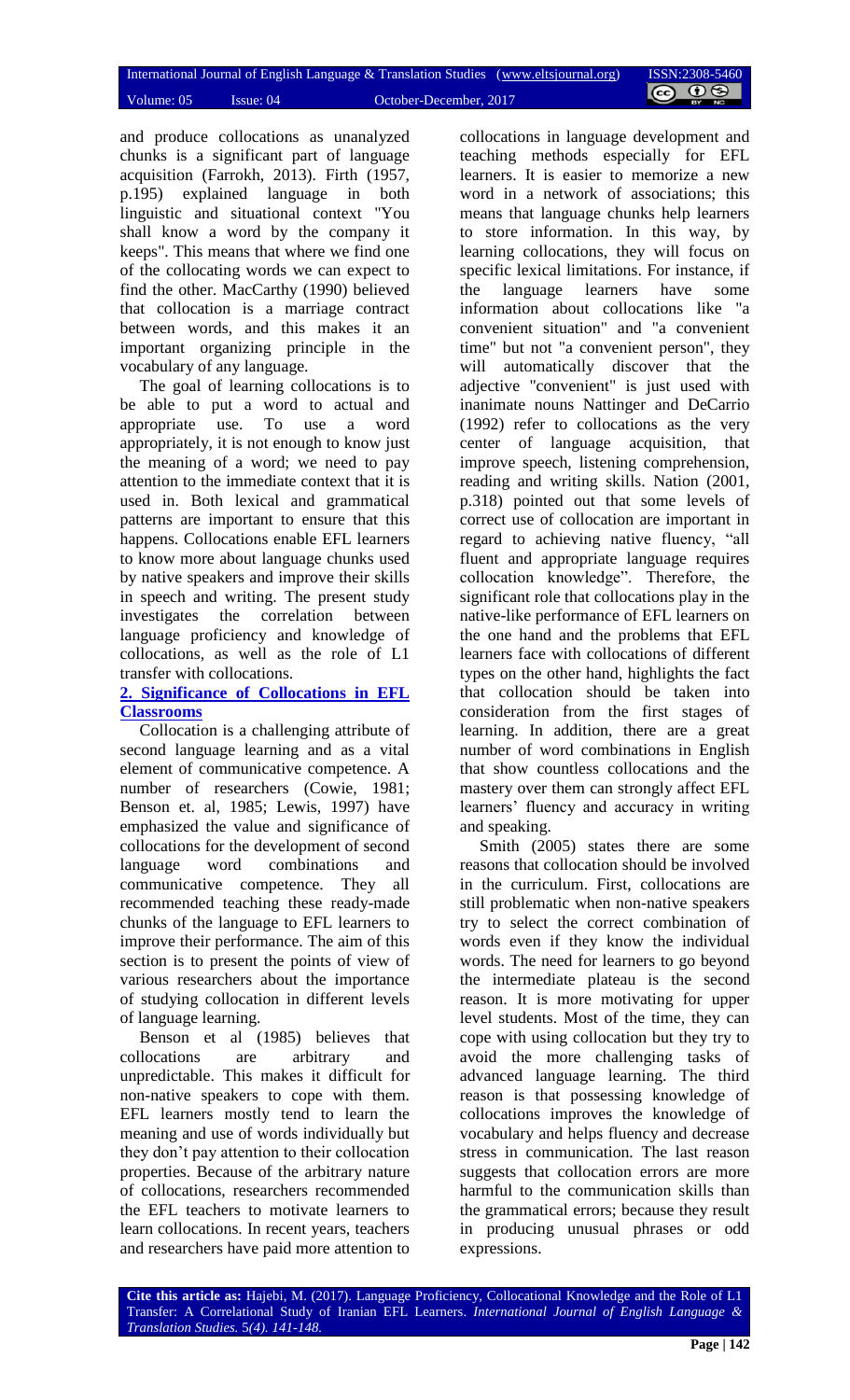#### **3. Review of Related Literature**

As one of the core theoretical components of this study is the construct of collocation, it is sensible to start with the most influential definitions that have been offered through the years. Collocation is a concept defined and comprehended in different ways (Bahns, 1993). Different linguists and researchers have set their own criterian to pursue their collocation studies. Generally speaking, there are three different claims about this term. The first claim argues that collocations deal with meaning, while the second does not regard collocation as a semantic relation between words. The third claim, which is the focus of this paper, is the structural approach that takes collocation to be determined by its structural patterns. According to this view lexis cannot be separated from grammar, because both are related aspects of one phenomenon (Bahns, 1993).

Firth (1957) claimed that the meaning of a word should be known by the company it keeps. To put it in other words, collocation is the meaning of a word and its relationship with other words (Carter &McCarthy, 1988; Hill, 2000). Most of the definitions used by Firth, who is the father of collocation research in modern times, are similar to those of ancient Greek scholars; it is generally accepted that Firth is the first linguist in modern times that goes through the notion of collocation and introduces it as a theory of meaning. Following Firth's point of view, Bolinger and Sears (1981) also argue that the ranges and diversity of collocations are vast. They explain collocation as "a kind of habitual association of words" and proved that collocations are the result of native speaker's experiences of the expressions, repeated again and again in given circumstances. Thus, based on the context, "good chance" and "strong likelihood" might be assumed as acceptable collocations while "strong chance" and "high likelihood" were unacceptable. In the words of Lewis (1997, p.44) "collocations are those combinations of words which occur naturally with greater than random frequency. Collocations cooccur, but not all words which co-occur, are collocations". Sinclair (1966) was another researcher who was very interested in generating lexical sets by the use of collocations and wrote a volume of papers in memory of Firth. McCarthy (1991) views the notion of collocation as a kind of cohesive device. According to his point of

view, collocation points to the probability that lexical items will co-occur, but there is not a semantic relationship between words. Thus, collocations offer other functions besides the meaning in the sentences. The notion of collocation is not raised creatively for the first time; people have a memory of having heard or seen these structures before and apply them as such.

Finally, Benson et al (1986b, p.23) proposed the following description of collocations: "collocations are loosely fixed arbitrary recurrent word combinations and the meaning of the whole does reflect the meaning of the parts. In addition, Benson (1989) argued that the linguistic treatment of collocations should take into account three typical criteria (as cited in Manning &Schutze, 1999). The first is Non-Compositionality. That is, the meaning of a collocation is not a straightforward composition of the meanings of its parts. Either the meaning is totally different from the free combinations or there is an added element of meaning that cannot be predicted from the parts.

*3.1 Types of Collocations*

Words are combined in different ways to make meaningful groups. So, it'll be difficult to clarify the notion of collocations. Among these word combinations, some are fixed and some are looser. To make the concept of collocation more understandable, it is necessary to have a distinction between idioms. collocations and other kinds of word combinations, though these combinations are very similar to each other (Bahns, 1993; Wu, 1996). Howarth (1993) distinguished word combinations by dividing them into four groups; the first group is "Free combinations"; interpreted from the literal meaning of individual elements, like "drink coffee" or "drink tea". The second group is "Restricted collocations", collocations that are more limited in the selection of compositional elements and usually have one component used in a specialized context, like "perform a task". The third group consists of "Figurative idioms" which have a metaphorical meaning as a whole that show its literal interpretation, like "do a Uturn". Finally, "Pure idioms" belongs to the forth group. A pure idiom is a single unit whose meaning is completely unpredictable from the meaning of its components, such as "blow the gaff". This idiom means "to cause trouble for someone by letting other people know something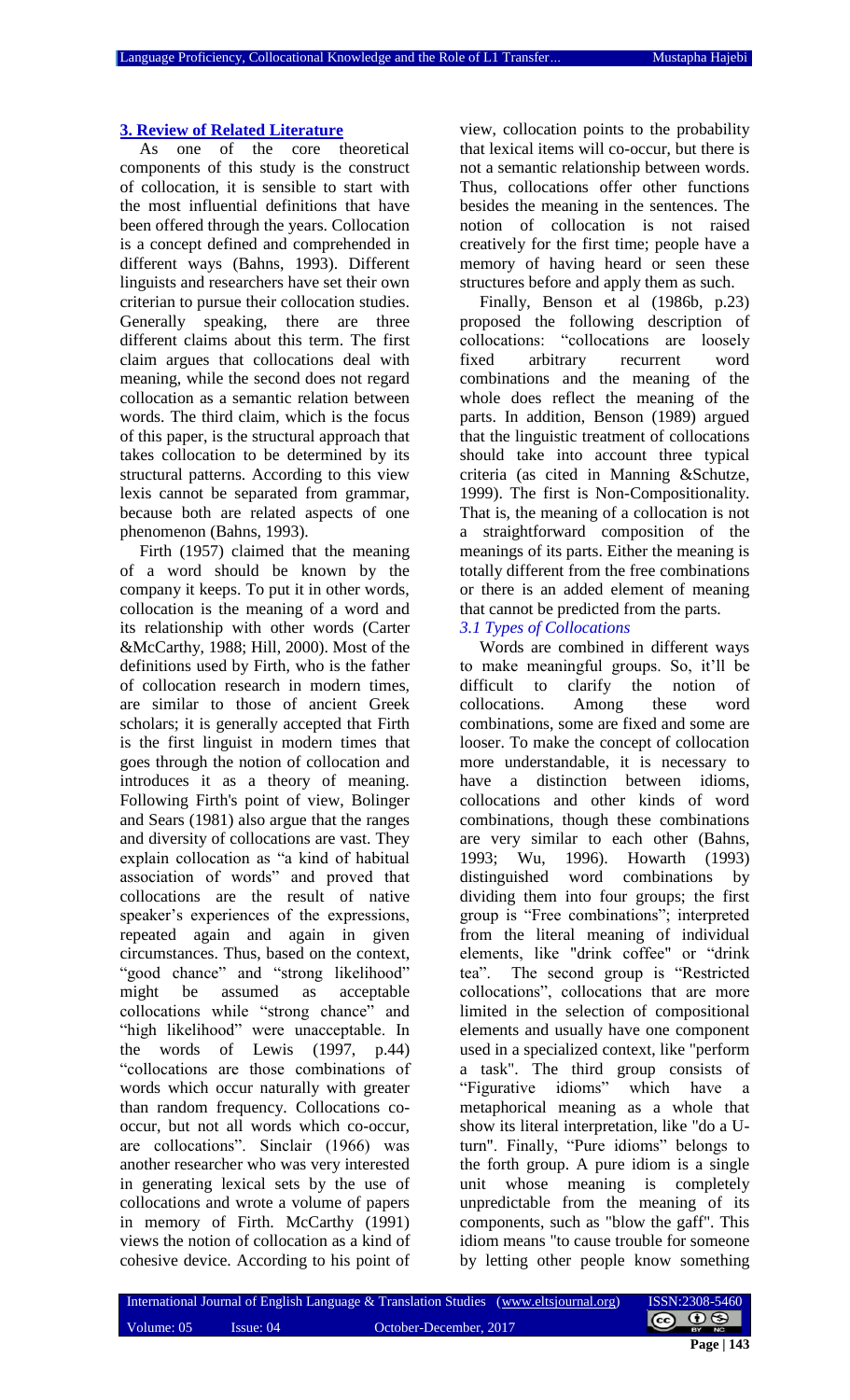that they were trying to keep secret". So, it is impossible to predict the correct meaning of the combination. As many different definitions of collocation have been provided, there should be many theories for classifying them as well.

Benson et al. (1986a) classified collocations into two main groups: grammatical collocations and lexical collocations. The first group is made by combination of a dominant open class word such as a noun, a verb or an adjective, plus a grammatical word like a preposition or grammatical structural pattern like a clause or an infinitive. The second group, on the other hand, only has different combinations of nouns, adjectives, adverbs and verbs. It involves clauses, infinitives or prepositions. According to Benson et al. (1986a), there are eight major kinds of grammatical collocations and seven kinds of lexical collocations.

3.1.1 Lexical Collocations Adopted from Benson et al. (1986a)

- Verb (donation creation or activation) + noun (pronoun or prep. phrase)

- Verb (meaning eradication or  $nullification) + noun$ 

- Adjective + noun

- $-$  Noun  $+$  verb
- Noun + noun
- Adverb + adjective
- Verb + adverb

3.1.2 Grammatical collocations adopted from Benson et al. (1986a)

- Noun + preposition
- Noun + to-infinitive
- Noun + that-clause
- Preposition + noun
- Adjective + preposition
- Adjective + to-infinitive
- Adjective+ that-clause

# **4. Methodology**

### *4.1 Research Design*

This is a quantitative research. This type of research places more emphases on collecting data in the form of numbers. The research design used is experimental correlational as it tests participants to measure their variables. In order to probe the research questions, the following hypotheses were formulated:

*H1*: There is a relationship between language proficiency and the knowledge of collocation of second language learners.

*H2*: There is a relationship between L1influence on the production of L2 collocation of second language learners.

Regarding the first research question, the researcher tried to find weather English proficiency affects the English language learners' performance in a collocation test. First, the proficiency of the subjects in English as their second language was measured. Next, it was correlated with the average score in the collocation test by the respondent. The final result showed how the two variables went together positively or negatively based on the raw scores in the Pearson correlation test. Regarding the second research question, the researcher measured the frequency of correct and incorrect use of collocations by the subjects in both lexical and grammatical types first. Then, the frequency of L1 influence on correct and incorrect collocations was noted.

## *4.2 Participants*

Participants were 57 Persian B.A students (male and female) from Azad University of Bandar Abbas majoring in English language teaching. Their age ranged from 18 to 29 years. All of the participants spoke Persian as their native language and learnt English as a foreign language. A random sampling technique was used to choose the subjects with the purpose to make this research as representative as it could be since everyone shared similar chance to be a sample.

*4.3 Data Collection Instruments and procedures* 

EFL learners' familiarity with collocations has been studied on both the productive level (Bonk 2000, Gitsaki 1999) and the receptive level (Gyllstad 2007, Keshavarz&Salimi 2007) by means of collocation tests. Gyllstad (2007) divides them into corpus-driven studies and experimental studies. The data collection in this study went through certain procedures. There was a coding procedure. To ensure participants' anonymity, identifying numbers were used instead of names. In order to conduct the research and to reduce unwanted error variance caused by fatigue, the data collection was carried out in two separate sessions.

First, all the students took the Michigan proficiency test to determine their level of English proficiency. This test comprised 35 items and was divided into four parts. The first three parts consisted of 10 multiple choice questions each to measure the grammar and vocabulary knowledge of the examinees. The last part included a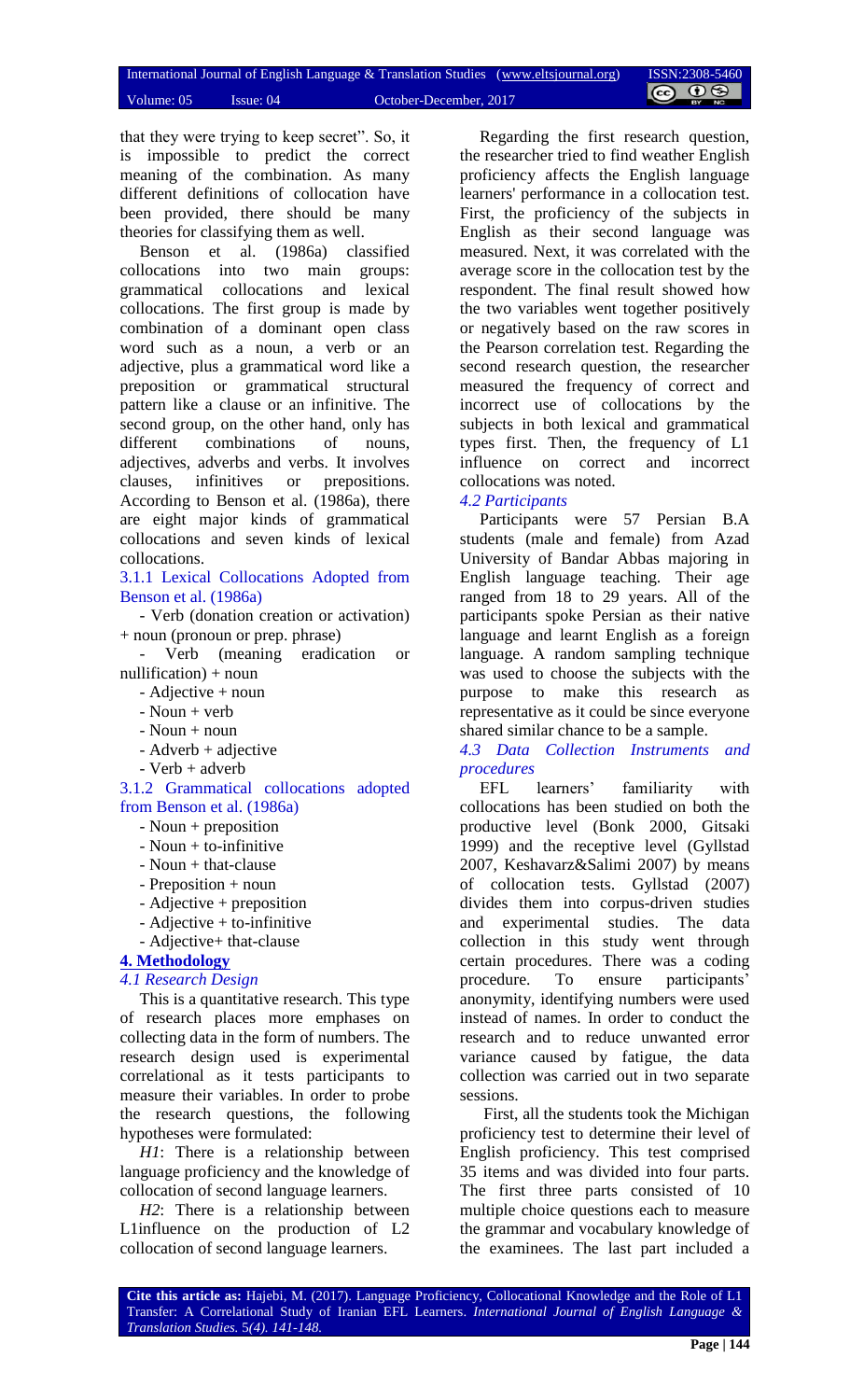reading comprehension task with 5 multiple choice questions. For test scoring, there was no problem of inter-rater reliability since items were designed in objective formats. The possible range of scores was from 0 to 35. Correct answers scored one point and incorrect answers scored zero. Items unanswered were counted as incorrect. The higher a student's score, the more proficient s/he would be rated. Next, the students had to complete the Collocation test. This test consisted of 40 items in a multiple choice format. The combinations of "noun  $+$  noun" and "noun" + verb" were chosen to be investigated from lexical collocations. From grammatical collocations, "preposition + noun" and "noun + preposition" were selected. There were 10 contexts in each combination section. The scores on the collocation test showed the participants' knowledge of collocations.

The data set based on four sections was scored as correct or incorrect because all items allowed for only one possible answer. The maximum score for answering 40 questions correctly was 40 points. The students got one point for each question done correctly. It is worth mentioning that before the administration of the above tests, the participants had some instructions about how to complete the test. In terms of timing, students were allowed to complete the Michigan proficiency test in 40 minutes and the collocation test in 60 minutes. Most of them were able to finish the tests before the allocated time, showing that the measures were correctly designed from a practical point of view.

## **5. Findings**

#### *5.1 Proportion of Positive and Negative Transfer in Collocation Test*

Based on the collocation test, the expected proportion of positive and negative transfer in all four sub-types of collocations are as below. It is important to mention that 6 out of 10 items in Noun + Noun collocations were designed for positive transfer and 4 out of 10 for negative transfer. In Noun + Verb collocations, the proportion of positive and negative transfers were equal (5). In Noun + Preposition, the proportion of positive to negative transfer was 6 to 4 out of 10. 7 items out of 10 in Preposition + Noun were designed for positive transfer and 3 out of 10 for negative transfer.

*Table 1: Proportion of Positive and Negative Transfer in Collocation Test*

| <b>Collocation types</b> | <b>Positive</b><br>transfer | <b>Negative</b><br>transfer | Other |
|--------------------------|-----------------------------|-----------------------------|-------|
| Noun $+$ Noun            |                             |                             | 10    |
| Noun $+$ Verb            |                             |                             | 10    |
| Noun + Preposition       | 6                           |                             | 10    |
| Preposition + Noun       |                             |                             | 10    |
| Total                    | 24                          | 16                          | 40    |

The collocation test consisted of 40 items in 4 sections in a multiple-choice format. Each section was based on one collocation sub-type with 10 questions. The number of Iranian EFL learners who have taken the collocation test was 60. Therefore there are 600 responses in each collocation sub-type.

*Table 2: An Overview of Proportion of Context for Positive and Negative Transfer in Collocation Test*

| <b>Collocation types</b> | <b>Positive</b> | <b>Negative</b> | <b>Other</b> |
|--------------------------|-----------------|-----------------|--------------|
|                          | transfer        | transfer        |              |
| $Noun + Noun$            | 360             | 240             | 600          |
| Noun $+$ Verb            | 360             | 300             | 600          |
| Noun + Preposition       | 360             | 240             | 600          |
| Preposition + Noun       | 420             | 180             | 600          |
| Total                    | 1440            | 960             | 2400         |

*5.2 The Role of L1 Transfer in the Production of L2 Collocations*

The second research question was about the influence of L1 transfer on the production of L2 collocations. Language transfer is an important cause of collocation errors. This language transfer refers to the influence on the L2 resulting from similarities or differences between the first language and any other learned or acquired language. In fact, transfer refers to the use of the learner's knowledge about their L1 in L2. There are two types of transfer: positive transfer and negative transfer. Positive transfer happens when a structure in the L1 is used in an L2 utterance and the result is target-like in the L2, while negative transfer occurs when a structure from the L1 is applied in an L2 utterance and the result is a non-target utterance (Oldin, 1989).

In order to determine whether the collocation was influenced by positive or negative transfer, first the number of correct and incorrect answers influenced by the L1 was surveyed. Then the number of correct and incorrect answers not influenced by the L1 was investigated. At last the proportion of positive and negative transfer were compared.

*Table 3: Number of Correct Answers Involving and Not Involving L1 Transfer*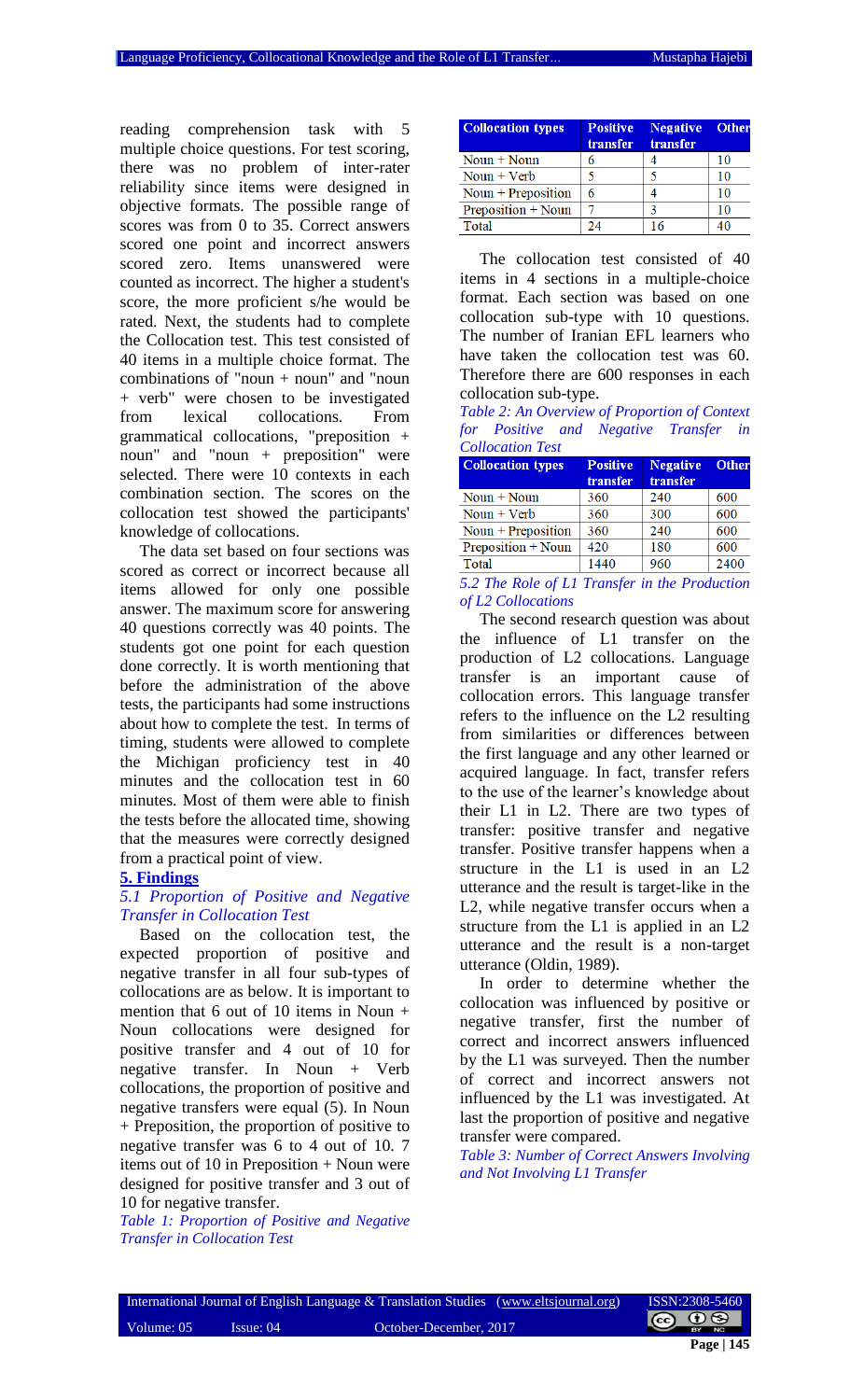#### International Journal of English Language & Translation Studies (www.eltsjournal.org) ISSN:2308- $(cc)$ Volume: 05 Issue: 04 October-December, 2017

| <b>Collocation</b><br><b>Types</b> | L1<br><b>Transfer</b> | No L1<br><b>Transfer</b> | <b>Total</b><br>Number of<br><b>Correct</b><br><b>Answers</b> |
|------------------------------------|-----------------------|--------------------------|---------------------------------------------------------------|
| $Noun + Noun$                      | 186(64%)              | 106(36%)                 | 292                                                           |
| $Noun + Verb$                      | 175 (72 %)            | 68 (28 %)                | 243                                                           |
| Noun $+$                           | 171 (69 %)            | 76 (31 %)                | 247                                                           |
| Preposition                        |                       |                          |                                                               |
| Preposition +                      | 274 (84 %)            | 51(16%)                  | 325                                                           |
| Noun                               |                       |                          |                                                               |
| Total                              | 806/1107              | 301/1107                 | 1107                                                          |
|                                    | $(73\%$               | (27%)                    |                                                               |

The Table shows that generally a high proportion of correct responses are the result of L1 transfer. This table also reveals that this difference is particularly big in Preposition + Noun collocations, where 274 (84 %) involve L1 transfer, while 51 (16 %) do not. Moreover, the result of L1 influence on correct collocations revealed that most of the correct Preposition + Noun collocations were influenced by L1. It means that L1 had a significant impact on producing correct Preposition + Noun collocations.

The smallest differences between correct collocations that are influenced by L1 and those that are not influenced by L1 are found with Noun  $+$  Noun collocations. In this type, the number of correct answers is close in both conditions.

*Table 4: Number of Incorrect Answers Involving and Not Involving L1 Transfer*

| <b>Collocation</b><br><b>Types</b> | L 1<br><b>Transfer</b> | No L1<br><b>Transfer</b> | <b>Total</b><br>Number Of<br><b>Incorrect</b><br><b>Answers</b> |
|------------------------------------|------------------------|--------------------------|-----------------------------------------------------------------|
| Noun $+$                           | 72(23%)                | 236 (77 %)               | 308                                                             |
| <b>Noun</b>                        |                        |                          |                                                                 |
| Noun $+$                           | 107 (30 %)             | 250 (70 %)               | 357                                                             |
| Verb                               |                        |                          |                                                                 |
| Noun $+$                           | 89 (25 %)              | 64 (75 %)                | 353                                                             |
| Preposition                        |                        |                          |                                                                 |
| Preposition                        | 72 (26 %)              | 203 (74 %)               | 275                                                             |
| $+$ Noun                           |                        |                          |                                                                 |
| Total                              | 340/1293               | 953/1293                 | 1293                                                            |
|                                    | $(26\%)$               | (74%)                    |                                                                 |

Table shows the total number/ proportion of incorrect answers that are and are not the result of L1 transfer in the different collocation types. As we can see, 26% (340/1293) of incorrect responses can be explained as causes of negative transfer. The number of incorrect Noun + Preposition collocations not influenced by L1 is the highest (264) and the number of incorrect Preposition + Noun collocations is the lowest (203).

According to table, the total number of incorrect collocations with all four types influenced by L1 (340) is lower than the total number of incorrect collocations with all four types not influenced by L1 (953). It seems that the L1 does not have a leading and decisive role in creating incorrect collocations in all above four types. The number of incorrect answers influenced by the  $L1$  in Noun + Noun and Preposition + Noun collocations are equal, and thereafter the number of incorrect answers not influenced by the L1 in both types are very close.

| . | Table 5: Proportions of Positive versus            |  |  |
|---|----------------------------------------------------|--|--|
|   | <b>Negative Transfer and Collocation Sub-Types</b> |  |  |

| <b>Collocation</b> | <b>Positive</b> | <b>Negative</b> |
|--------------------|-----------------|-----------------|
| <b>Types</b>       | <b>Transfer</b> | <b>Transfer</b> |
|                    | (Mean           | (Mean           |
|                    | Score)          | Score)          |
| Noun $+$           | 0.5041551       | 0.4602510       |
| Noun               |                 |                 |
| Noun $+$           | 0.5833333       | 0.2233333       |
| Verb               |                 |                 |
| Noun $+$           | 0.4888889       | 0.3208333       |
| Preposition        |                 |                 |
| Preposition        | 0.6404762       | 0.3111111       |
| $+$ Noun           |                 |                 |

The information in the table reveals that the proportion of positive transfer (0.5041551in Noun + Noun, 0.5833333 in Noun + Verb,  $0.6404762$  in Preposition + Noun, and 0.4888889 in Noun + Preposition) is higher than negative transfer  $(0.4602510$  in Noun +Noun, 0.2233333 in Noun + Verb, 0.3111111 in Preposition + Noun, and 0.3208333 in Noun + Preposition) in all four types of collocations. This means that in most contexts, when EFL learners transfer from their mother tongue, the results were positive and lead to correct answers.

It is also worth noting that there is no significant difference between positive and negative transfer in Noun + Noun collocations. The mean scores for positive transfer (0.5041551) and negative transfer (0.4602510) are very close in Noun + Noun collocations. On the other hand, the difference is considerable on Preposition + Noun collocations. The mean score for positive transfer (0.6404762) is more than twice compared with negative transfer  $(0.3111111).$ 

## **6. Discussion**

According to the findings of this study, it is clear that learning individual words and their meaning is not enough to achieve good fluency in a second language. It is also necessary for EFL learners to know how words combine into chunks in their L2. If EFL learners do not learn how words are put together, they will not be able to approach a native-like level of proficiency. The two research questions addressed in this study intended to survey the relation between language proficiency and language transfer in the production of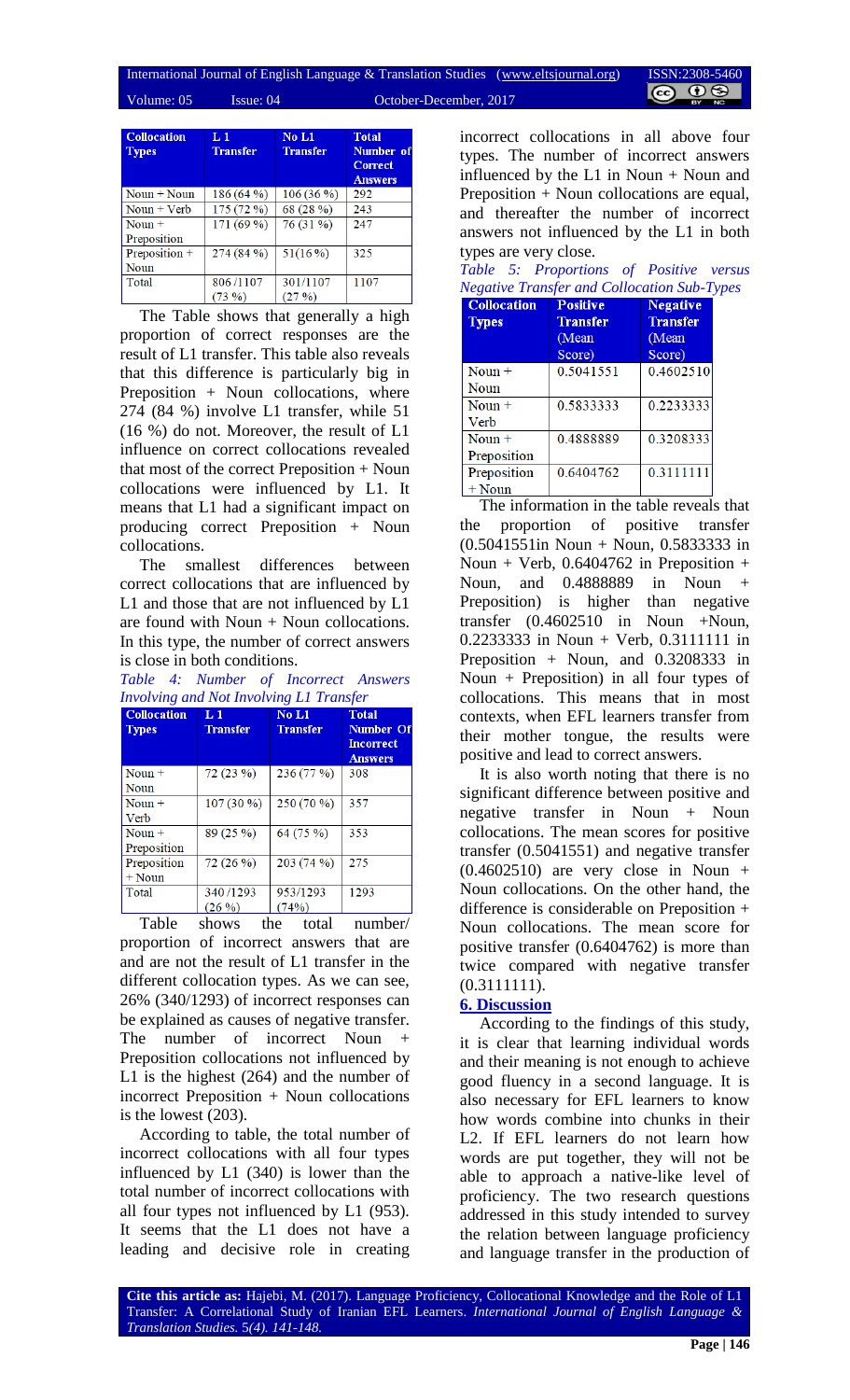collocations. According to the overall results of the data analysis, a positive relationship was found. This study has discussed certain issues in relation to collocations in English and Persian. The first issue was the correlation between language proficiency and collocation. The results of the current study indicate that knowledge of collocations can be considered an important factor when the general proficiency of EFL learners is determined. So, there is a significant relationship between Iranian subjects' language proficiency as measured by the Michigan proficiency test and their knowledge of collocations as measured by their performance on the collocation test. The results of previous studies reveal that the correlation between language proficiency and knowledge of collocation are inconsistent. Some researchers such as Faghih & Sharifi (2006); Keshavarz & Salimi (2007) and Sadeghi (2009) found that EFL learner's collocation proficiency increases as their language proficiency improves.

The second research question addressed in the current study relates to the relationship between collocations and transfer. The results obtained for this research question show that Iranian EFL learners are more likely to use the correct collocation in cases where L1 transfer yields the correct combination in the L2 than when this is not the case. This confirms that positive transfer plays a major role when it comes to EFL learners' ability to choose the correct collocations in their L2. This outcome is in line with Ellis's (1985) view that there should be a reappraisal of the role of the L1 into the L2 setting.

#### **7. Conclusion**

The results show that there is a high correlation between the language proficiency and the collocation knowledge of the Iranian EFL learners. The number of correct collocations influenced by L1 transfer is two times bigger than the number of correct collocations not influenced by L1 transfer. This result reveals that when Iranian EFL learners make use of the correct collocations, this is due to positive transfer. However, when the learners choose incorrect collocations, this is typically not due to negative transfer. It was also revealed that the number of incorrect answers not influenced by L1 transfer is bigger than the number of incorrect answers influenced by

L1 transfer. The EFL learners chose the wrong answer in most of the occasions when they did not transfer from to their mother tongue.

The results showed that the number of incorrect answers not influenced by L1 transfer was significantly greater than the number of correct answers not influenced by L1 transfer. Therefore, the possibility of producing incorrect collocations is higher when Iranian EFL learners did not transfer from their mother tongue. The proportion of positive transfer is higher than the proportion of negative transfer in all four types of collocations. This means that in most questions in the collocation test, when Iranian EFL learners transfer from their mother tongue, the results were positive leading to correct answers.

To answer the first research question, it showed that there is a significant correlation between the results in the language proficiency test and the collocation test. It also demonstrated that grammatical collocations are easier to acquire than lexical collocations for the Iranian subjects of this study. There is a statistical difference between the performances of the EFL learners on different collocation sub-groups.

To answer the second research question, the results of the collocation test were investigated. They indicated that the number of correct answers influenced by L1 transfer is considerably greater than the number of incorrect answers influenced by L1. This means that L1 transfer is an important factor in producing correct collocations by Iranian EFL learners. Including collocations in curriculum and encouraging EFL learners to use them appropriately and effectively, will cause an efficient communication.

## **Reference**

- Bahns, J., & Eldaw, M. (1993).*Should we teach EFL students collocations?* System, 21(1), 101-114.
- Brown, D. (1980) *Principles of Language Learning and Teaching.* Englewood Cliffs: Prentice-Hall Regents.
- Brown, D. (2001). *Teaching by principles*: 2nd ed. *An interactive approach to language pedagogy*. New Jersy: Longman.
- Ellis, N.C. (2001). *Memory for language*. In P. Robinson (Ed.), Cognition and second language instruction, 33-68. Cambridge: Cambridge University Press.
- Ellis, N. C., Simpson-Vlach, R., & Maynard, C. (2008).*Formulaic language in native and second-language speakers*: